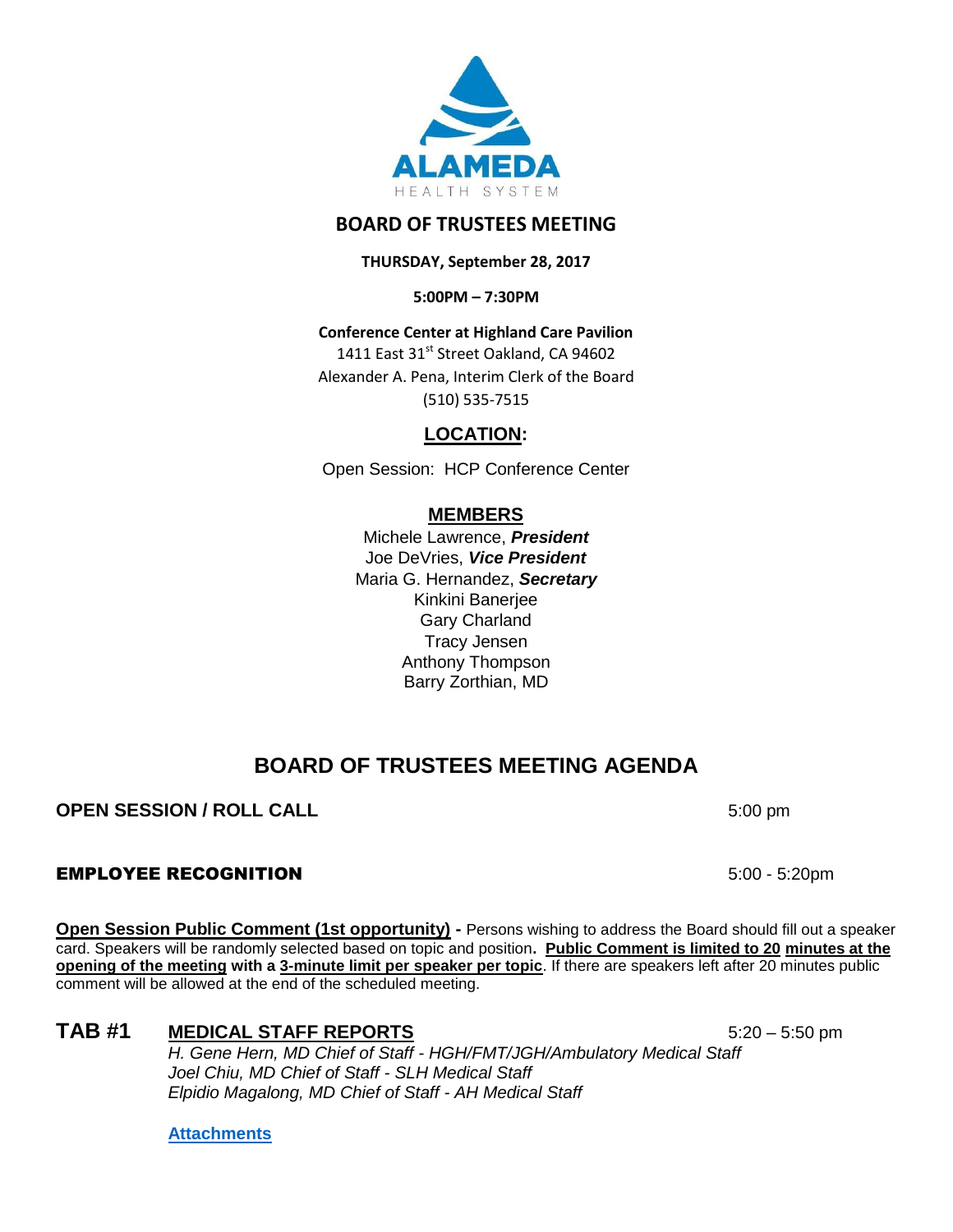Page 2 of 5

#### **TAB #2 BOARD PRESIDENT REPORT** 5:50 – 6:00 pm

*Michele Lawrence, President*

*ACTION: Board Resolution Regarding Deferred Action for Child Arrivals ("DACA")*

**[Attachment \(memo\)](http://www.alamedahealthsystem.org/sites/default/files/DACA%209-28-2017%20Adoption%20of%20DACA%20Resolution.pdf) / [Attachment \(resolution\)](http://www.alamedahealthsystem.org/sites/default/files/Resolution%202017-008%20%28DACA%20-%20Sep%2028%202017%29%20final.pdf)**

**TAB #3 CEO REPORT** 6:00 – 6:20 pm *Delvecchio Finley, Chief Executive Officer*

### **TAB #4 ACTION: CONSENT AGENDA** 6:20 pm

#### **A. Approval of the Minutes of the September 14, 2017, Board of Trustees Meeting.**

#### **[Attachments](http://www.alamedahealthsystem.org/sites/default/files/09142017%20BOT%20Meeting%20Minutes%20-%20MM%20edit.pdf)**

#### **B. Approval of the policies from the September QPSC meeting.**

*The Quality and Professional Services Committee recommends approval of the following policies:*

#### **Alameda Health System Policies**

Linen Warming, and Solution Warming, Cabinets

#### **Alameda Hospital Policies**

#### **Highland Hospital/Fairmont/JGPH/Ambulatory Policies**

- MCH Intracervical Balloon Induction (Highland Hospital Only)
- **Pyxis and Pyxis Profile Medstation**

#### **San Leandro Hospital**

- **Blood Transfusion Criteria**
- **Blood Usage Review**
- Confidentiality of San Leandro Medical Staff Records
- **Consecutive No Hospital Privilege List Days**
- Disclosure of Interest
- Emergency Department Patients Needing Evaluation and Treatment by an On-Call Physician Specialist
- **Function and Responsibilities of Medical Staff Department Chair**
- **Gann Act Compliance**
- **Impaired Practitioner Policy**
- Interventions Relating to Disruptive Practitioner Behavior
- Management of Patients with Pre-Existing Physician Relationships who Present to the Emergency Department
- **Medical Staff Department's Emergency Back-Up**
- Medical Staff Peer Review Policy
- Medical Staff Policy for Credentialing Practitioners in the Event of a Disaster
- Medical Staff Policy for Obtaining Outside Peer Review Consultation Services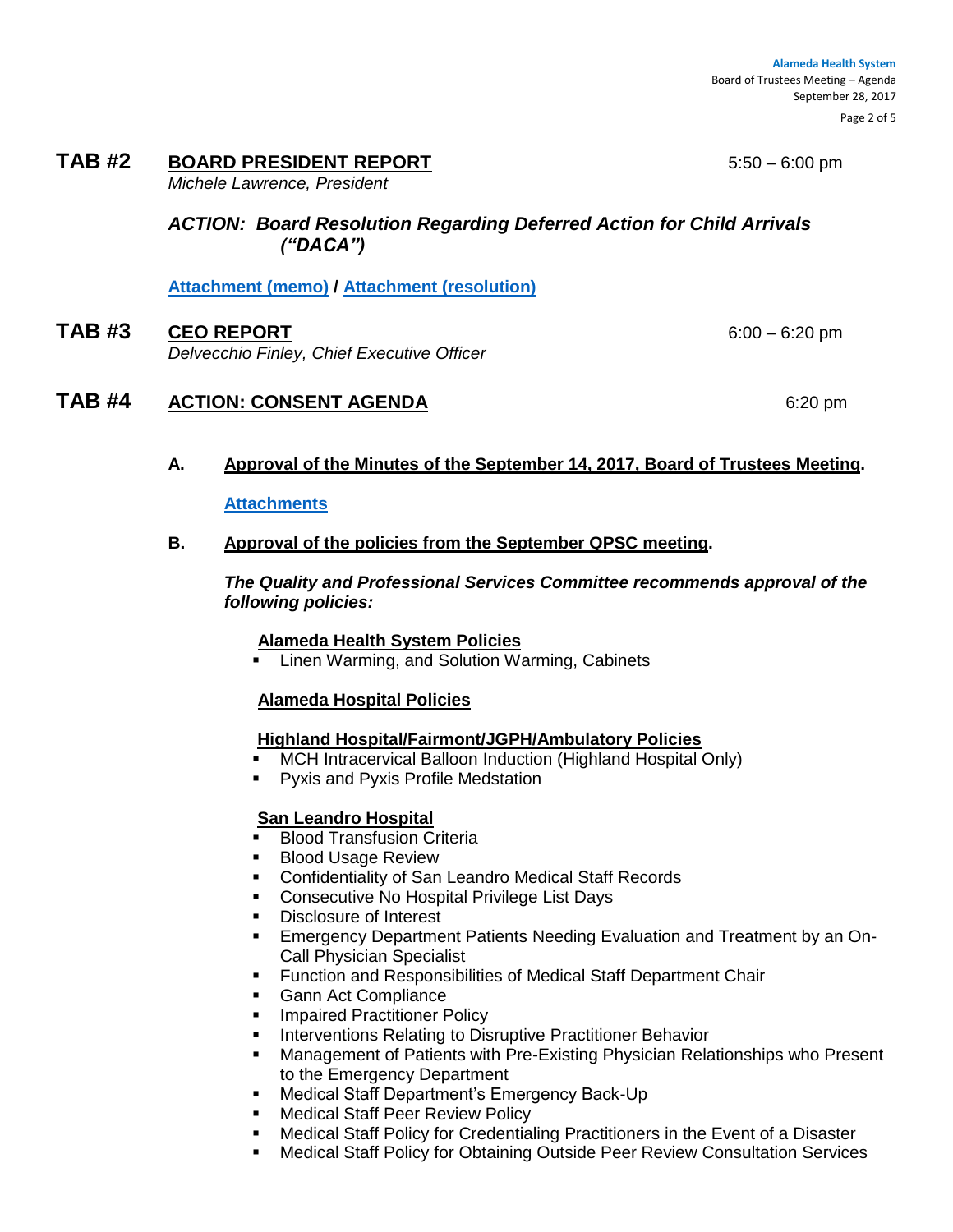#### **Alameda Health System**  Board of Trustees Meeting – Agenda September 28, 2017

Page 3 of 5

- Photo Identification Badges for Medical and Allied Health Staff
- **•** Physician Profiles
- **•** Procedure Review
- **Response to Statement of Concerns**
- **Responsibility for Completion of Discharge Summary**
- **Reviewing Medical Staff Policies and Procedures**
- **EXECTE Selection of San Leandro Medical Staff Volume and Quality Indicators**

#### **Clinical**

- Medical Assistant Supervision (Ambulatory)
- Nurse Telephone Advice/Triage (Ambulatory)

#### *Recommendation: Motion to Approve*

#### **END OF CONSENT AGENDA**

#### **[Attachments](http://www.alamedahealthsystem.org/sites/default/files/Tab%204.B%20-%20QPSC%20Policies.pdf)**

### **TAB #5 ACTION: Approve the Appointment of Dr. Ng to the Alameda Health Partners Board of Directors** 6:20 – 6:30 pm *Ghassan Jamaleddine, Chair, Alameda Health Partners Board of Directors*

#### **[Attachment 1](http://www.alamedahealthsystem.org/sites/default/files/Memo%20Dr.%20NG%20AHP%20Appointment%209-28-17.pdf) & [Attachment 2](http://www.alamedahealthsystem.org/sites/default/files/Memo%20Dr.%20NG%20AHP%20Appointment%209-28-17.pdf)**

**TAB #6 ACTION: Approve FY 2018 Performance (TNM) Dashboard** 6:30 – 6:45 pm *Ishwari Venkataraman, Vice President – Strategic Planning and Business Development*

**[Attachments](http://www.alamedahealthsystem.org/sites/default/files/Tab%206_0.pdf)**

### **TAB #7 DISCUSSION/REPORT** 6:45 – 7:00 pm

**A. Monthly Financial Update** *David Cox, Chief Financial Officer*

### **TAB #8 COMMITTEE REPORT**

**A. Audit and Compliance**  *Kinkini Banerjee, Chair*

### **TAB #9 INFORMATION REPORTS (Written)**

**A. AHS Community Engagement Report** *Terry Lightfoot, Director, Public Affairs and Community Engagement*

#### **[Attachments](http://www.alamedahealthsystem.org/sites/default/files/Community%20Engagment%20Report%20092817%20vf%20%28002%29.pdf)**

**B. Legislative Affairs/Local Government Strategy**  *Terry Lightfoot, Director, Public Affairs and Community Engagement*

#### **[Attachments](http://www.alamedahealthsystem.org/sites/default/files/Tab%209.B%20-%20Legislative%20Affairs.pdf)**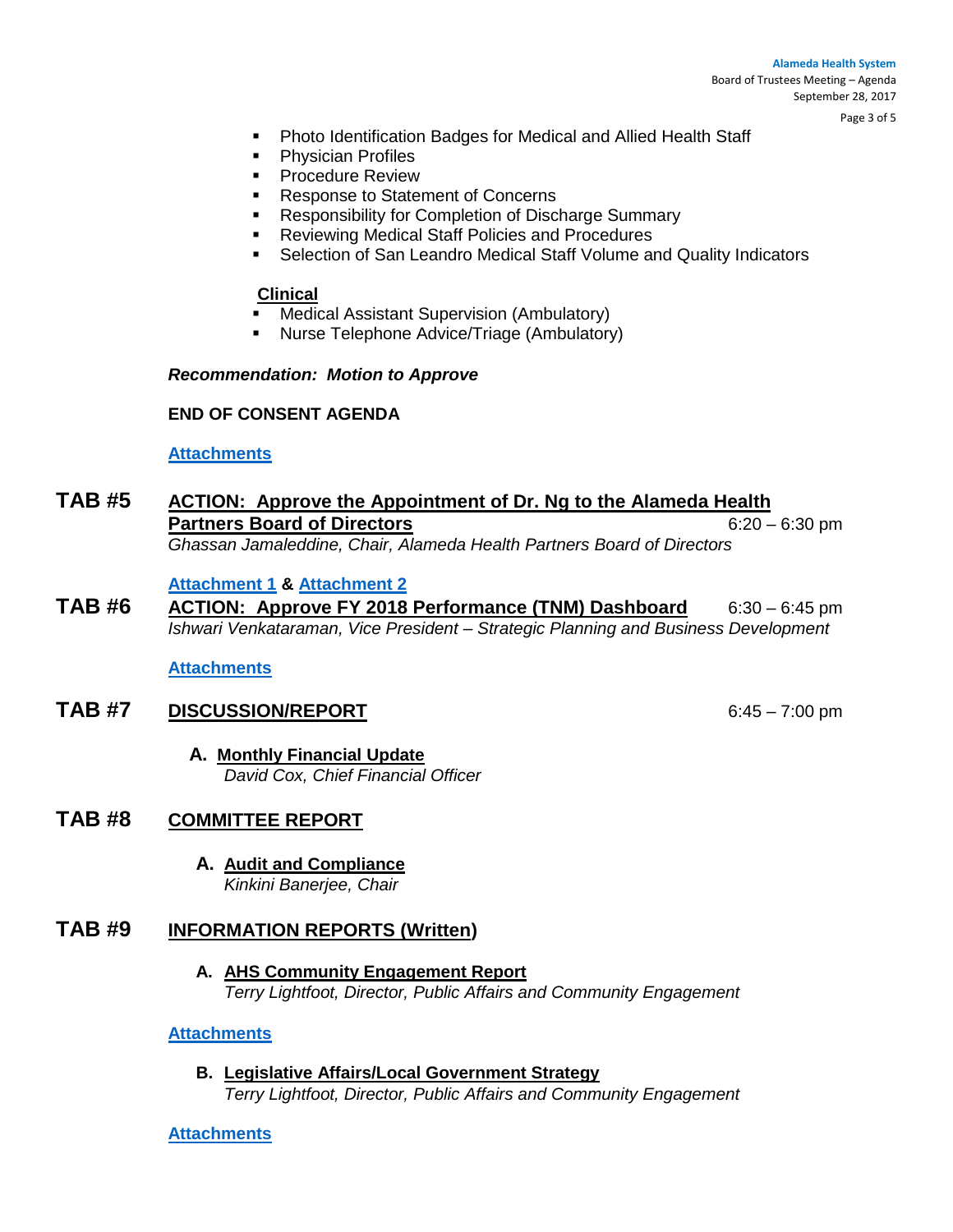**(Announcement as to Purpose of Closed Session)**

# **CLOSED SESSION** 7:00 pm

### **A. Conference with Labor Negotiator – SEIU Local 1021; UAPD [Government Code Section 54957.6] (2 matters)**

*Tony Redmond, Chief Human Resources Officer Luis Fonseca, Chief Operating Officer M.D. Moye, General Counsel*

*(Reconvene to Open Session)* 

# **OPEN SESSION**

**OPEN SESSION PUBLIC COMMENT (2nd opportunity)** - Persons wishing to address the Board should fill out a speaker card. Speakers will be randomly selected based on topic and position**. Public Comment is limited to 3-minutes per speaker per topic.**

**PUBLIC COMMENTS**

**TRUSTEE COMMENTS** 

### **ADJOURNMENT**